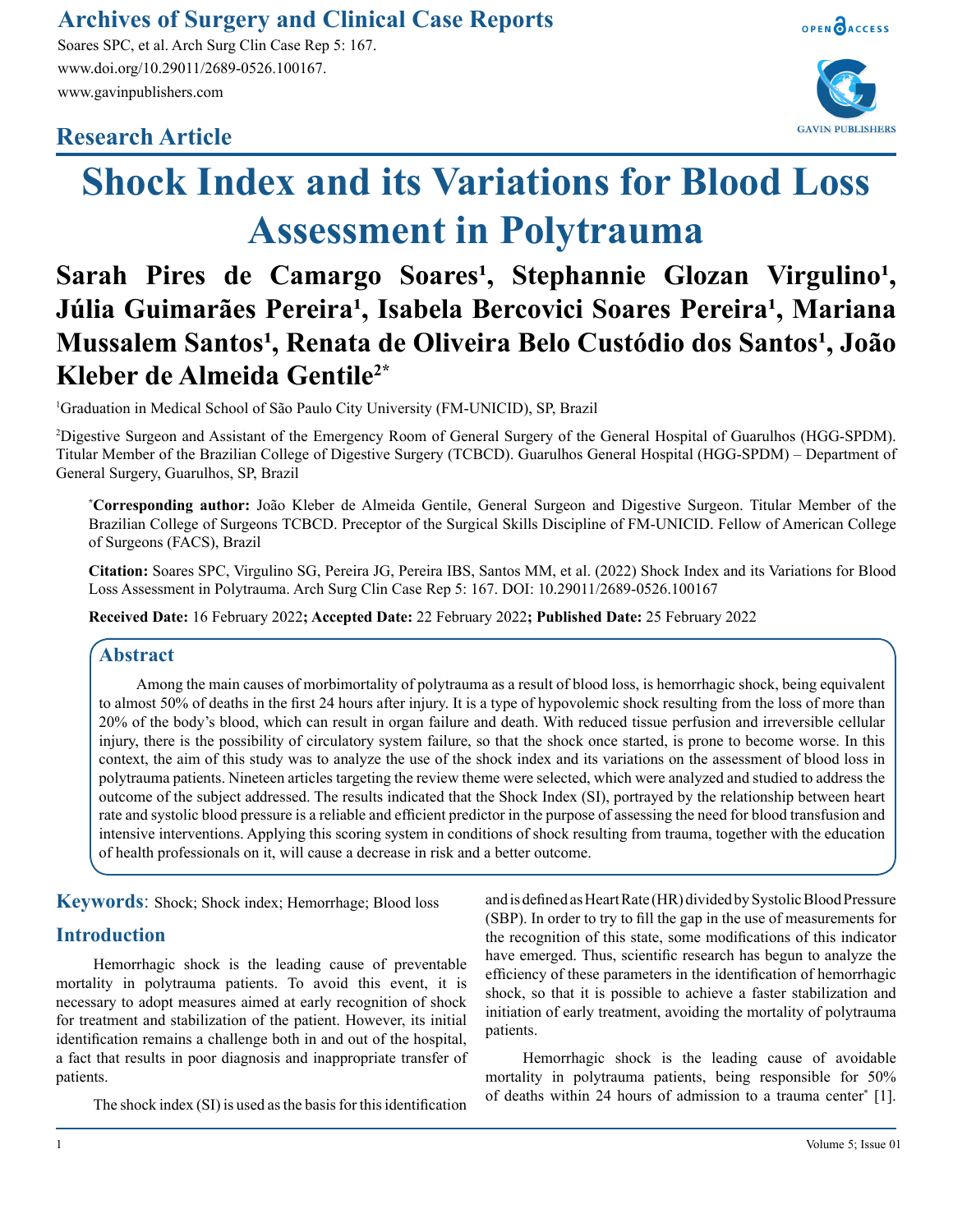To avoid it, it is necessary to adopt measures aimed at its early recognition to stabilize and treat the patient. However, its initial identification<sup>\*</sup> remains a challenge in both the pre-hospital and in-hospital settings, since there is the compensatory phase of shock, in which the patient still remains with his or her normal vital signs even with significant blood loss, a fact that results in poor diagnosis, inappropriate patient transfer, misuse of hospital resources, and higher mortality. (Whatever else results).

The Shock Index (SI), created in 1967 by Allgöwer and Burri with the goal of establishing hemodynamic status based on simple vital sign measurements [2], is used as the basis for this identification. In order to try to fill the gap in the use of these measurements for the recognition of shock state, there has been the emergence of some modifications of this indicator. Some evidence establishes that the currently acceptable value is between 0.5 and 0.7, although other evidence suggests that values up to 0.9 are also admissible. It is postulated that values very close to 1 are indicative of clinical worsening and that increasing SI has been related to a decrease in left ventricular end-diastolic volume pressures and circulatory volume [3].

Some studies have been developed to analyze and compare the efficiency of these parameters in the identification of hemorrhagic shock, so that health professionals can ensure early stabilization and treatment of the condition, better use hospital resources for such and thus decrease the mortality of polytrauma patients.

#### **Methods**

This work is a systematic literature review, with a qualitative approach, which aims to analyze the use of the shock index and its value variations to assess blood loss in polytrauma patients in the adult population. Moreover, the nature of this research fits as a basic and comprehensive research of data collection in original studies, presentation of results and confrontation with the current literature, according to the authors.

At first, a search for descriptors related to the theme was performed, which were identified using the DeCS (Descriptors in Health Science), thus the following terms were used for research: "shock index", "reverse shock index", "adjusted shock index", "trauma score", "trauma index", and exclusion of the terms "pediatrics" and "geriatrics" that allowed the formulation of the following search formula, considering the use of the terms in the title or abstract of the works: "(shock index[Title/Abstract] OR reverse shock index[Title/Abstract] OR adjusted shock index)[Title/Abstract] AND (trauma scores[Title/Abstract] OR trauma index) NOT (pediatric[Title/Abstract] OR geriatric)[Title/ Abstract]".

Then, a PubMed search was performed, and a total of 367 articles were found. After searching for the articles that met the pre-established criteria, the first step was to analyze the title and abstract of the articles, which was performed by two researchers, and then only the articles that were agreed upon by both were selected, as can be seen in (Figure 1).



**Figure 1:** Flow diagram of the included articles.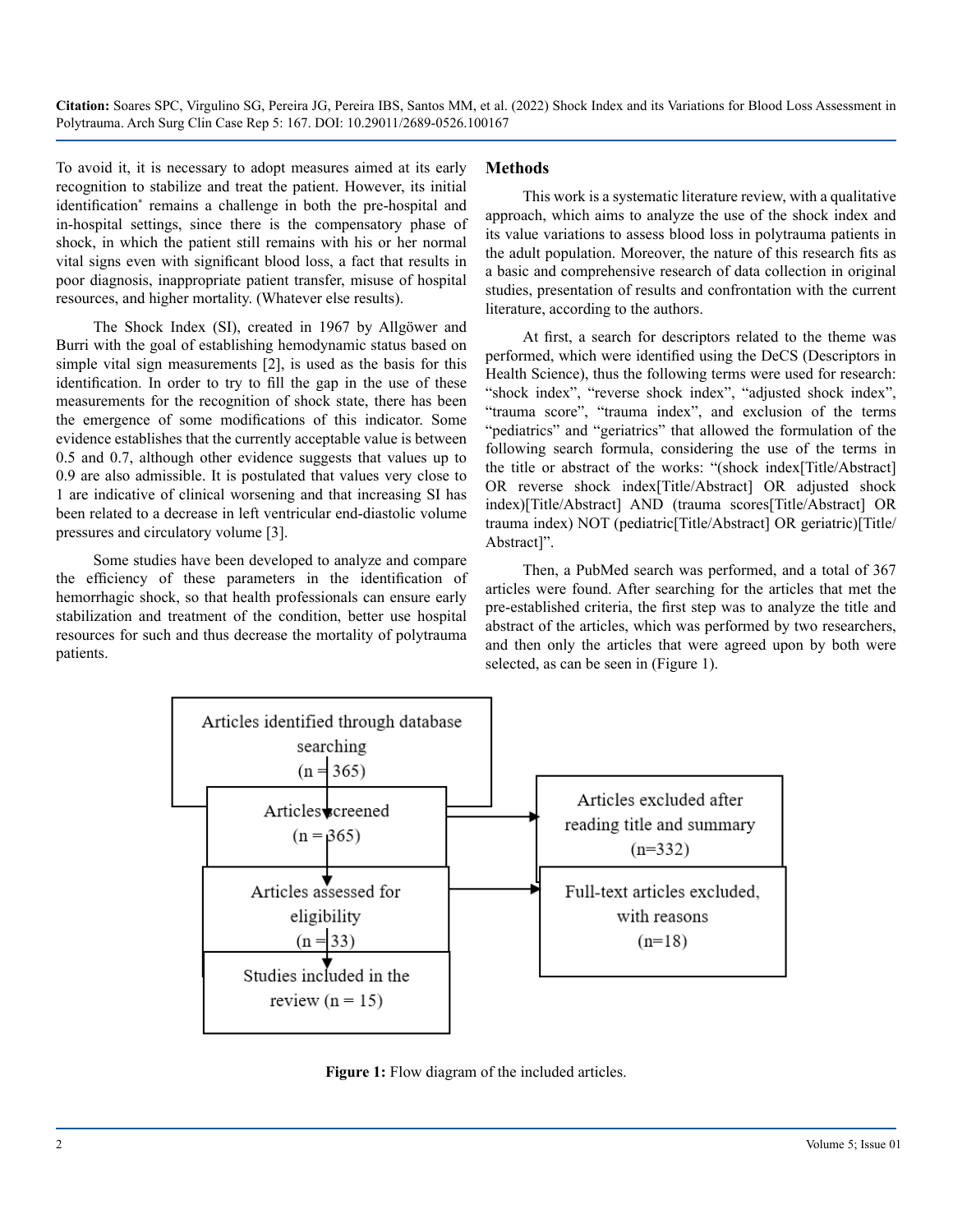The inclusion criteria were: articles in English, Portuguese and Spanish, articles that aimed the review theme, that is, the use of the shock index and its several variations to assess blood loss in polytrauma patients. Moreover, it was used as exclusion criteria: articles that did not meet the research objective, main focus on other indexes with simple citation of the shock index, as not having such indexes being used for purposes other than to assess blood loss in polytrauma, pediatric population, geriatric and pregnant women, articles with unavailable reading and letters to the reader.

Finally, 15 articles were chosen, which would be studied and analyzed, with the objective of explaining the outcome of the theme addressed. It is worth pointing out that the research does not have a practical nature, which exempts, therefore, the need for submission to the Research Ethics Committee (CEP) (Table 1).

#### **Results**

| Author/year                                  | <b>Sample</b> | <b>Study type</b>      | <b>Intervention</b>                                                                                                                                                                                                                                                                                                        | <b>Results</b>                                                                                                                                                                                                                                                                                                                                                                                                                                                                                                                                                                                                                                                                                                                                                               |
|----------------------------------------------|---------------|------------------------|----------------------------------------------------------------------------------------------------------------------------------------------------------------------------------------------------------------------------------------------------------------------------------------------------------------------------|------------------------------------------------------------------------------------------------------------------------------------------------------------------------------------------------------------------------------------------------------------------------------------------------------------------------------------------------------------------------------------------------------------------------------------------------------------------------------------------------------------------------------------------------------------------------------------------------------------------------------------------------------------------------------------------------------------------------------------------------------------------------------|
| Cheng-Shyuan<br>Rau et. al, 2016             | $N = 2490$    | Retrospective<br>study | From data obtained, from the Trauma<br>Record System, of a regional center<br>of level 1 trauma, of trauma patients<br>upon arrival at the hospital, the use of<br>parameters, as Shock Index, Modified<br>Shock Index and Shock Index by<br>Age, to predict the need of massive<br>transfusion                            | The Shock Index is more reliable in predict the need<br>of MT than the others parameters, as Systolic Blood<br>Pressure (SBP) or Heart Rate (HR). With a SPB of<br>120,5 mmHg, a SI of 0,95 and a MSI of 1,15 was<br>identified as the cut-off point for the requirement<br>of MT, as a AUC (Area Under the graph Curve)<br>of 0,716, (sensitivity: $0,725$ and specifity: $0,636$ ),<br>$0,760$ , (sensitivity: 0,563 and specifity: 0,876) and<br>$0,756$ , (sensitivity: $0,615$ and specifity: $0,823$ ),<br>respectively. But, this predict power may be<br>committed with comorbidities.                                                                                                                                                                               |
| Terceros-<br>L.J.<br>Almanza et. al.<br>2016 | $N = 287$     | Retrospective<br>study | With system data, of a tertiary hospital,<br>patients admitted to the trauma room,<br>over 14 years old, trauma victims,<br>was observed a capacity of SI and<br>MSI to predict severe bleeding and,<br>consequently, define the ideal cut-off<br>point to massive transfusion in patients<br>that suffered severe trauma. | As Much the Shock Index (SI) as the Modified<br>Shock Index (MSI) offers a good capacity of predict<br>massive bleeding. To the Shock Index obtained<br>AUROC 0.89 (confidence interval of 95%: 0.84--<br>$-0.94$ ), with a ideal cut-off point in 1.11, sensibility<br>91.3% (95% CI: 73.2---97.58) sensitivity 79.69%<br>(95% CI: 74.34---84.16). To the Modified Shock<br>Index obtained AUROC 0.90 (95% CI: 0.86---<br>0.95), with a ideal cut-off point of 1.46, sensitivity<br>95.65% (95% CI: 79.01---99.23) specificity<br>75.78% (95% CI: 70.18-80.62). And, the obtained<br>results are comparable to those of Other studies<br>that describe SI and MSI as potentially useful to<br>the identification of hemorrhagic shock as inside as<br>outside the hospital. |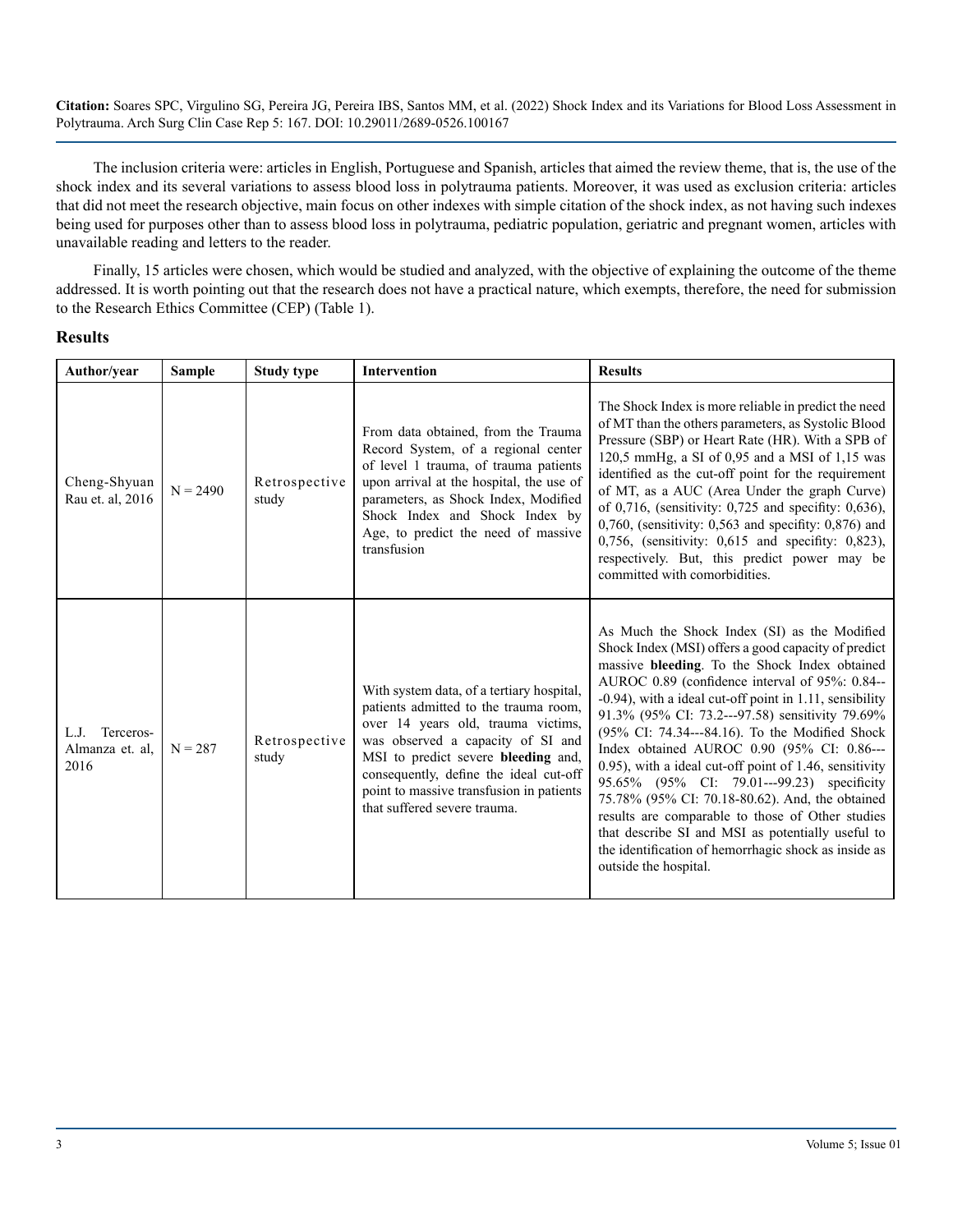| Julien<br>Pottecher, et. al<br>2016    | $N = 2557$ | Retrospective<br>study | The study evaluated the precision of the<br>SI pre-hospital and the hemodynamic<br>index (pulse pressure/heart rate) to<br>predict often MT, using the gray zone<br>approach, from collected data from<br>a Trauma Record (TRENAU), that<br>campares the combined screening<br>scheme with the patient gravity and the<br>hospital facilities.                                                                                       | As the SI as the PP/HR were moderately effective<br>on the prediction of MT in trauma patients. In<br>the entire population, the relation PP/HR and<br>moderate SI and similarly preview to MT (área<br>under the receiver operating characteristic curve<br>0,77 [confidence interval of 95% {CI}, 0,70-0,84].<br>The proportion of patients in the gray zone to the<br>relation PP/HR and SI were 61% versus 40%,<br>respectively, to predict the massive tranfusion type<br>$1$ ( $\geq$ 10 units of red blood cells [RBC] for 24 hours)<br>$(p<0,001)$ and 62% versus 71%, respectively, to<br>predict the massive tranfusion type 2 (transfusion of<br>3 RBC's or more during the first hour of admission)<br>( $p \le 0.001$ ). In the less severe patient, both index<br>had a reasonable precision to predict MT1 (0,91 [IC<br>of 95%, 0,82-1,00] vs. 0,87 [IC of 95%, 0,79-1,00];<br>$p=0,683$ ), and the relation PP/HR overcame SI to<br>predict MT2 (0,72 [IC of 95%, 0,59-0,84] vs. 0,54<br>[95% CI, 0,33-0,74]; $p \le 0.015$ ). |
|----------------------------------------|------------|------------------------|--------------------------------------------------------------------------------------------------------------------------------------------------------------------------------------------------------------------------------------------------------------------------------------------------------------------------------------------------------------------------------------------------------------------------------------|------------------------------------------------------------------------------------------------------------------------------------------------------------------------------------------------------------------------------------------------------------------------------------------------------------------------------------------------------------------------------------------------------------------------------------------------------------------------------------------------------------------------------------------------------------------------------------------------------------------------------------------------------------------------------------------------------------------------------------------------------------------------------------------------------------------------------------------------------------------------------------------------------------------------------------------------------------------------------------------------------------------------------------------------|
| Young Tark Lee<br>et. al, 2020         | $N = 1627$ | Retrospective<br>study | Shock Index scale capacity X Glasgow<br>coma scale to predict MT in trauma<br>patients, from na observational study in<br>a level 1 trauma center.                                                                                                                                                                                                                                                                                   | The Shock Index X Glasglow Coma Scale (rSIG)<br>score is a useful, fast, and accurate predictor for<br>MT, coagulopathy, in-hospital mortality, and<br>hourly mortality in trauma patients. rSIG showed<br>the highest area under the receiver operating<br>characteristic curve (AUROC) (0.842; confidence<br>interval of 95% [CI], 0.806-0.878) for predicting<br>MT. rSIG also showed the highest AUROC for<br>predicting coagulopathy (0.769; 95% CI, 0.728-<br>0.809), in-hospital mortality (AUROC 0.812; 95%<br>CI, 0.772-0.852), and 24-hour mortality (AUROC<br>0.826; 95%, 0.789-0.864).                                                                                                                                                                                                                                                                                                                                                                                                                                             |
| Andrea<br>Campos-Serra<br>et. al, 2018 | $N = 1402$ | Analytical<br>study    | The study evaluated a cut-off point<br>greater than or equal to 0.8 is more<br>sensitive to detect occult bleeding,<br>allowing the initiation of previous<br>therapeutic maneuvers, based on the<br>relationship of the shock index with 5<br>variables (need for MT, angiographic<br>embolization, surgical control of<br>bleeding, hypovolemic shock, and<br>active bleeding), with data obtained<br>from a third-level hospital. | The SI with a cut-off point greater than or equal<br>to 0.8 is more sensitive than a cut-off point greater<br>than or equal to 0.9 and allows the initiation of<br>resuscitation maneuvers in patients with occult<br>bleeding. The mean injury severity score was 20.9.<br>There was a 10% mortality. The mean SI was 0.73<br>(DP 0.29). In total, 18.7% of patients had "active<br>bleeding". The mean SI in patients with "active<br>bleeding" was 0.87, while vital signs were within<br>the normal range. The area under the SI ROC curve<br>for "active bleeding" was 0.749.                                                                                                                                                                                                                                                                                                                                                                                                                                                             |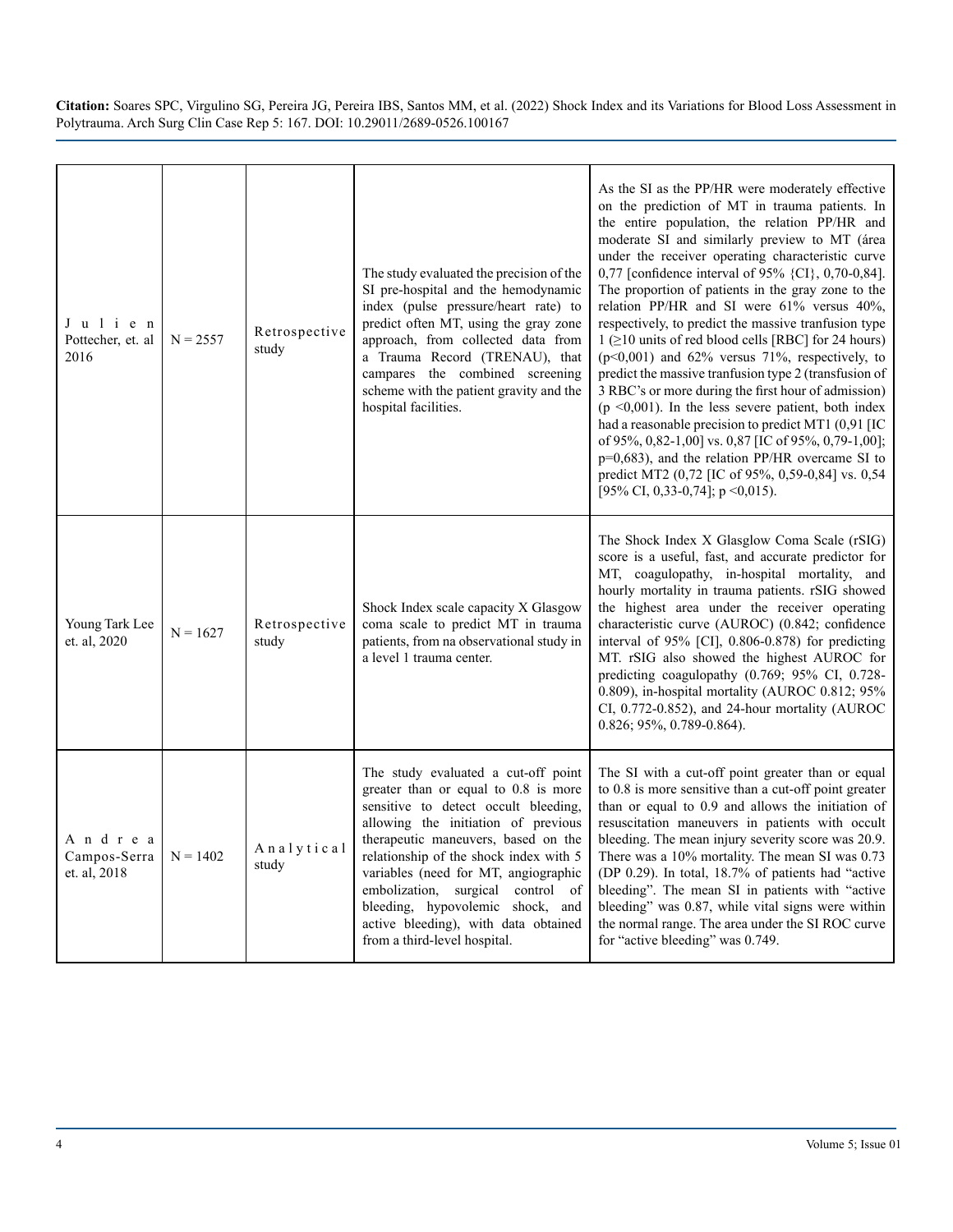| II-Jae Wang et<br>al, 2019                      | $N = 1007$ | Retrospective<br>observational<br>study  | They evaluated if pre-hospital MSI<br>is more accurate than pre-hospital<br>SI in predicting massive transfusion<br>and mortality in trauma patients,<br>thus calculating the cut-off values of<br>the scores by the ROC curve and, to<br>calculate the predictive value, they<br>calculated the areas below the curve<br>and defined cut-off points with high,<br>moderate and low accuracy.             | Pre MSI is not superior to pre SI in predicting<br>massive transfusion (AUROC pre SI [0.773 (95%<br>CI, 0.746-0.798] and pre MSI [95% CI, 0.738-<br>0.791]) and hospital mortality, both of which are<br>moderately accurate (AUROC between 0. 7-0.9)<br>Also, pre SI can be more useful as it is easier to<br>calculate.                                                                                                                 |
|-------------------------------------------------|------------|------------------------------------------|-----------------------------------------------------------------------------------------------------------------------------------------------------------------------------------------------------------------------------------------------------------------------------------------------------------------------------------------------------------------------------------------------------------|-------------------------------------------------------------------------------------------------------------------------------------------------------------------------------------------------------------------------------------------------------------------------------------------------------------------------------------------------------------------------------------------------------------------------------------------|
| Alexander<br>Olaussen et al.<br>2015            | $N = 5619$ | Retrospective<br>observational<br>study  | To evaluated if the combination of the<br>first pre-hospital SI value and the first<br>trauma center SI value can increase MT<br>prediction.                                                                                                                                                                                                                                                              | The initial pre-hospital SI is associated with in-<br>hospital massive transfusion, but pre-hospital<br>objective measures of hemorrhagic shock did not<br>clinically increase the massive transfusion decision<br>when combined with in-hospital values.                                                                                                                                                                                 |
| Faisal Jehan et<br>al, 2019                     | $N=144951$ | Retrospective<br>observational<br>study  | A 2-year retrospective analysis to<br>evaluate if SI can predict transfusion<br>requirements,<br>hospital<br>resource<br>utilization, and mortality. Selected<br>patients were divided into two groups<br>$(SI \le 1$ and $SI > 1)$ , based on the cut-<br>off of $SI > 1$ (demonstrated with greater<br>sensitivity and specificity of ROC<br>curve analysis).                                           | Patients with pre-hospital $SI > 1$ had a greater need<br>for blood products in the first 4 hours as well as<br>the first 24 hours of resuscitation compared with<br>patients with pre-hospital $SI \leq 1$ . $SI > 1$ had a<br>higher probability of massive transfusion (25% vs.<br>0.012%, $p < 0.02$ ) compared with SI $\leq 1$ . SI $> 1$<br>had higher adjusted blood product requirements in<br>patients with penetrating trauma. |
| Darcy L. Day et<br>al, 2016                     | $N = 116$  | Retrospective<br>case<br>series<br>study | Retrospective<br>analysis<br>of<br>the<br>association of pre-hospital IS and<br>universal donor transfusion with<br>multiple transfusions in patients who<br>received a transfusion of $\geq$ 1 RBCs<br>during the first 6 hours after arrival at<br>the trauma bay.                                                                                                                                      | A prehospital SI of 0.98 is associated with<br>transfusion of uncrossed RBCs in the trauma<br>bay. An $SI \ge 1$ (p=.02) and not compared RBC<br>transfusion is significantly associated with MULT<br>for trauma patients.                                                                                                                                                                                                                |
| Manianne<br>$J_{-}$<br>Vandromme et<br>al, 2011 | $N = 8111$ | cohort,<br>prospective                   | Patients were categorized according<br>to SI based on pre-hospital vital<br>considered relatively<br>signs, being<br>(SBP)<br>normotensive<br>$>90$ mmHg).<br>Relative risk (RR) and confidence<br>interval (CI) for massive transfusion<br>requirement $(> 10$ units less than 24<br>hours of admission) were calculated<br>using SI between 0.5-0.7 (normal<br>range) as reference for all comparisons. | There was an increased risk of need for massive<br>transfusion in patients with an $SI > 0.9$ , and patients<br>with an SI between 0.9 and 1.1 had a 1.5 times<br>increase in risk (RR, 1.61; 95% CI, 1.13-2.31), SI<br>between 1.1 and 1.3 of 5 times (RR, 5.57; 95% CI,<br>$3.74 - 8.30$ ) and $> 0.3$ of 8 times (RR, 8.13; 95% CI,<br>$4.60 - 14.36$ ).                                                                               |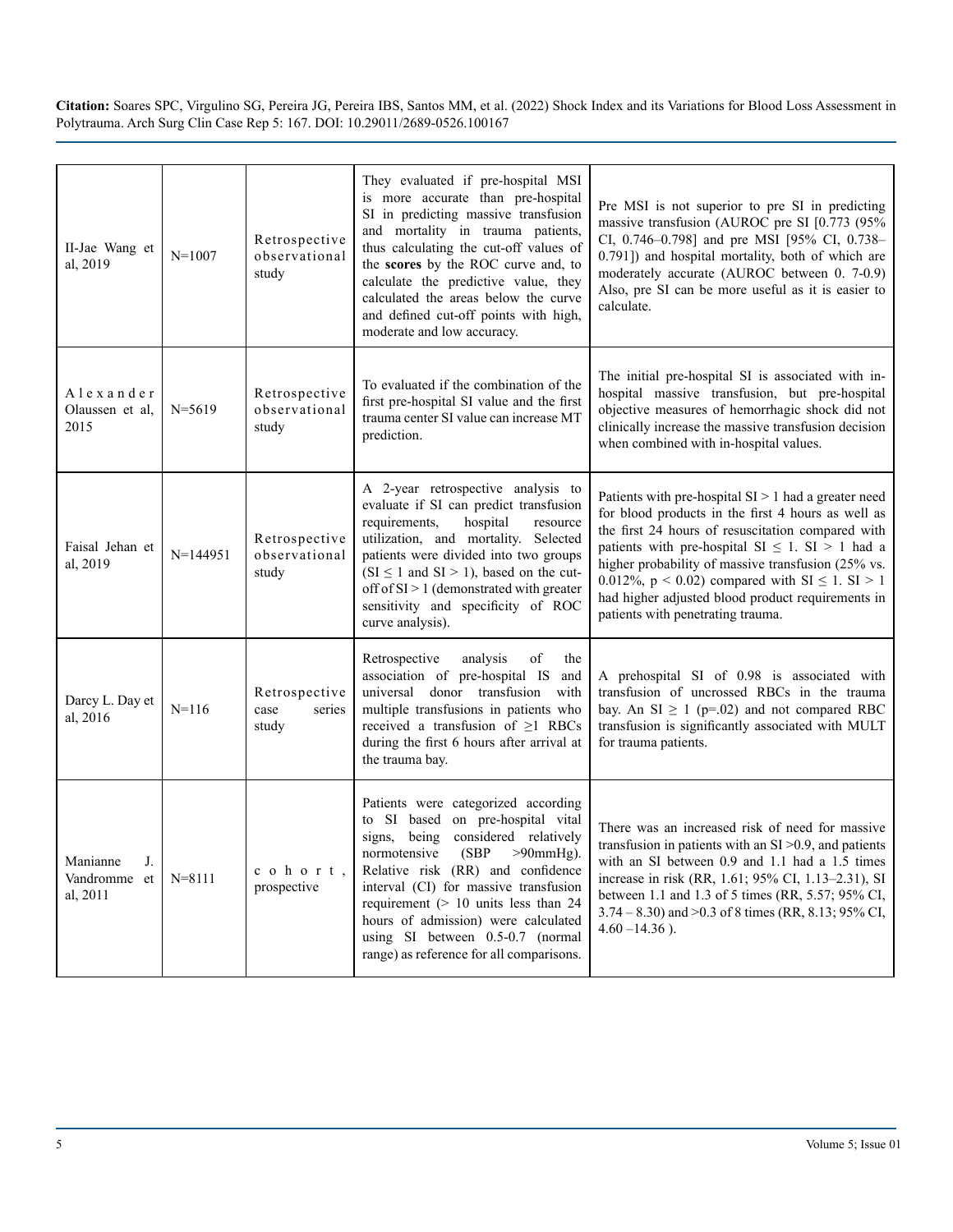| $S$ chroll<br>Rebecca, et al,<br>2017      | $N = 645$    | cohort,<br>prospective  | The SI and ABC score were calculated<br>for each patient included in the study,<br>then sensitivity, specificity and AUROC<br>were analyzed to assess these scores<br>and determine which best predicts the<br>need for early MTP activation.                                                              | SI is a more sensitive predictor, being 67.7% (95%<br>CI 49.5% to $82.6\%$ ) compared to the ABC score<br>with 47% (95% CI 29.8% to 64.9%) sensitivity and<br>requires less technical skill to calculate than ABC<br>score, in need of early MT.                                                                                                                                                                                                                                                                                                                                                                                                                                                                               |
|--------------------------------------------|--------------|-------------------------|------------------------------------------------------------------------------------------------------------------------------------------------------------------------------------------------------------------------------------------------------------------------------------------------------------|--------------------------------------------------------------------------------------------------------------------------------------------------------------------------------------------------------------------------------------------------------------------------------------------------------------------------------------------------------------------------------------------------------------------------------------------------------------------------------------------------------------------------------------------------------------------------------------------------------------------------------------------------------------------------------------------------------------------------------|
| $E1-$<br>Ayman<br>Menyar, et. al,<br>2019  | $N = 572$    | Retrospective<br>study. | Evaluate the usefulness of the SI for<br>predicting the need for a massive<br>transfusion protocol (MTP) in patients<br>with solid organ injury (SOI) in a level<br>1 trauma center.                                                                                                                       | In patients with SOI, SI is a simple bedside predictor<br>for BT and MTP activation. In multivariable<br>regression analysis using 9 relevant variables<br>(age, sex, ISS, ED GCS, serum lactate, hematocrit,<br>abdomen AIS, and focused assessment with<br>ultrasound in trauma (FAST) and SI), $SI \geq 0.8$ was<br>a predictor. independent of BT (OR 2.80; 95% CI<br>1.56–4.95) and MTP (OR 2.81; 95% CI 1.09–7.21).                                                                                                                                                                                                                                                                                                      |
| M a n u e l<br>Mutschler, et.<br>al, 2013  | $N = 21.853$ | Retrospective<br>study. | classification<br>Correlate<br>group<br>developed a new reliable clinical<br>classification of hypovolemic shock<br>based on four classes of worsening base<br>deficit (BD) to the corresponding strata<br>of the SI for fast assessment of trauma<br>patients in the absence of laboratory<br>parameters. | The SI at ED arrival can be considered a clinical<br>indicator of hypovolemic shock with respect to<br>transfusion requirements, hemostatic resuscitation,<br>and mortality. The four SI groups proved to<br>be equal to our recently suggested BD-based<br>classification. The overall accuracy for predicting<br>transfusion need was similar for both parameters,<br>as reflected by an area under the receiving operating<br>characteristics curve of $0.711$ (0.703 to 0.720) for<br>BD and 0.719 (0.710 to 0.728) for SI, respectively (<br>$P = not significant$ In daily clinical practice, the SI<br>can be used to assess the presence of hypovolemic<br>shock if laboratory technology or POCT is not<br>available. |
| Christopher W.<br>Marenco, et. al,<br>2020 | $N = 4008$   | Retrospective<br>study. | It is hypothesized that SI can reliably<br>identify combat trauma patients<br>who will require MT and ESP when<br>applied to the resource-limited combat<br>environment.                                                                                                                                   | SI is a significant predictor of the need for MT<br>and ESPs in the military trauma population,<br>representing a simple and potentially potent tool<br>for sorting and predicting resource consumption<br>in a rigid environment with limited resources. The<br>sensitivity of the chosen cut-off value of SI 0.8 for<br>predicting the need for MT was 87%, the specificity<br>was 78%, and the negative predictive value (NPV)<br>was 99.6%, with a YI of 0 .66. The sensitivity<br>and specificity of this threshold to pre-dict the<br>need for ESP were less robust at 59% and 81.5%,<br>respectively, but NPV remained high at 93.5% with<br>a YI of 0.41.                                                              |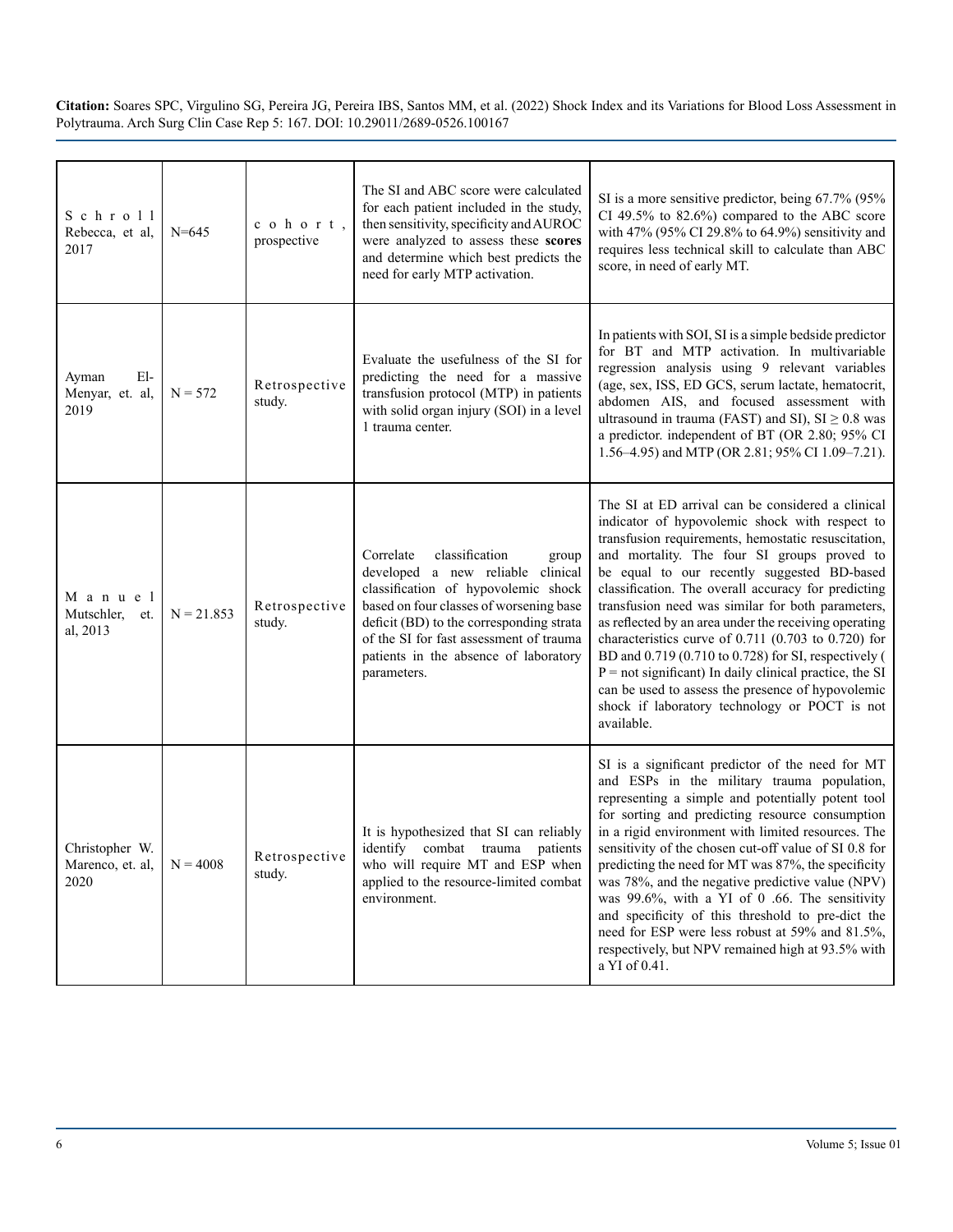| El-<br>Ayman<br>Menyar, et. al.<br>2018 | $N = 8710$ | Retrospective<br>study. | Evaluate the clinical utility of the IS for<br>assessing the need for blood transfusion<br>and predicting trauma results. | The post-injury SI can be used early to predict the<br>need for MTF and laparotomy and mortality. It<br>correlates with other physiological and anatomical<br>variables. However, their cut-off values for risk<br>stratification and prognosis need further evaluation.<br>After adjusting for age and sex, ISS, and Glasgow<br>Coma Scale in two multivariate analyses, high<br>SI was found to be an independent predictor for<br>mortality (odd proportion, 2.553; 95% confidence<br>intervals: 1.604-4.062) and blood transfusion.<br>(odd ratio, 3.57; 95% confidence intervals: 3.012-<br>4.239). The SI cut-off point for predicting MTP is<br>$0.81$ (sensitivity, 85%; specificity, 64%; positive<br>predictive value, 16%; and negative predictive<br>value, 98%). |
|-----------------------------------------|------------|-------------------------|---------------------------------------------------------------------------------------------------------------------------|-------------------------------------------------------------------------------------------------------------------------------------------------------------------------------------------------------------------------------------------------------------------------------------------------------------------------------------------------------------------------------------------------------------------------------------------------------------------------------------------------------------------------------------------------------------------------------------------------------------------------------------------------------------------------------------------------------------------------------------------------------------------------------|

**Table 1:** 15 articles were chosen, which would be studied and analyzed.

Fifteen articles were analyzed whose main characteristic was original studies, of which 80% correspond to retrospective studies (N=12), with the largest fraction of this study, 13.33% of the cohort type  $(N=2)$  and 6.66 % of analytical type  $(N=1)$ .

The sample size of the studies ranged from 116 to 144951 participants (mean=) and the epidemiological profile showed that there was a higher prevalence in males (ranging from 61 to 97.9%), mean age ranging from 25.5 to 53 years, according to the population studied and the most common injury pattern was blunt injury, evidenced in 14 studies, reaching ≥84.7% of injuries in 10 studies.

There were 5 studies that evaluated pre-hospital SI values for blood transfusion requirements. One of these studies demonstrated that patients who received a universal donor transfusion at the trauma center had a higher mean pre-hospital SI ( $0.98 \pm 0.28$ ) than those who did not (mean  $= 0.82$ ) and, in addition, those who received multiple transfusions, defined as ≥6 units of blood transfused in the first 6 hours, had an even higher mean prehospital SI (mean =1.0  $\pm$  0.33) [1].

Another study evaluated its usefulness in relatively normotensive patients (considered to have SPB >90mmHg) who required MT (>10 blood bags in 24 hours) and divided the sample into 6 groups based on prehospital SI. It demonstrated that there was a significant increase in the risk of MT in those with  $SI > 0.9$ , with an RR of 8 times in those with  $SI > 1.3$  [4].

The study that evaluated whether an association between pre-hospital IS and in-hospital IS increases the prediction of massive transfusion need ( $\geq$ 5 units of blood in the first 4 hours), showed that pre-hospital IS can predict need for transfusion, but the association does not increase the prediction [5].

Thus, it was also evidenced in another study, which divided two groups of pre-hospital SI (one group with  $SI \leq 1$  and the other  $SI > 1$ ), that those with a cut-off point  $> 1$ , have a predictive value for hospital resource use, such as blood transfusion  $(p<0.001)$  [6]

In another study, it was evaluated if pre-hospital IS and pulse pressure (being the difference between systolic pressure and diastolic pressure), divided by heart rate, are good predictors of massive transfusion. Both have been shown to be moderately effective in predicting both critical MT ( $\geq$  3 RBC units in the first hour of admission), having a PP/HR AUC-ROC curve of 0.71 (95% CI, 0.67–0.76) and pre-hospital 0.72 (95%CI, 0.68–0.77), and classic MT ( $\geq$  10 red blood cell units in the first 24 hours) [7]

Two studies compared SI and MSI. One of them compared their pre-hospital values, and demonstrated that the pre-hospital MSI did not have greater predictive power for massive transfusion than the pre-hospital SI, with AUROC being 0.765 (95% CI, 0.738–0.791) and 0.773 (95% CI). CI, 0.746–0.798), respectively [8]. The other study compared their in-hospital values, and showed that both have good values for predicting massive transfusion and consequently determining massive bleeding, having an SI AUROC of 0.89 (95% CI 0.84-0.94), with an ideal cut-off point at 1.11 and MSI AUROC of 0.90 (95% CI: 0.86-0.95), with an ideal cut-off point of 1.46 [9].

One study compared SI with other variations, such as MSI, ASI (age shock index) and showed that only SI and MSI had moderate discriminatory power (defined as  $AUC > 0.7$  and  $\leq 0.9$ ), with the cut-off point for each one was 0.95 (AUC of 0.760) and 1.15 (AUC of 0.756), respectively [10]

One study compared the ability of reverse SI multiplied by the Glasgow Coma Scale (rSIG) with the variables SI, SAI and qSOFA in predicting massive transfusion, and demonstrated that rSIG had the highest AUROC in predicting MT (0.842 [95% CI, 0.806–0.878]), followed by the SI of 0.796 (95% CI, 0.748–0.844) [11].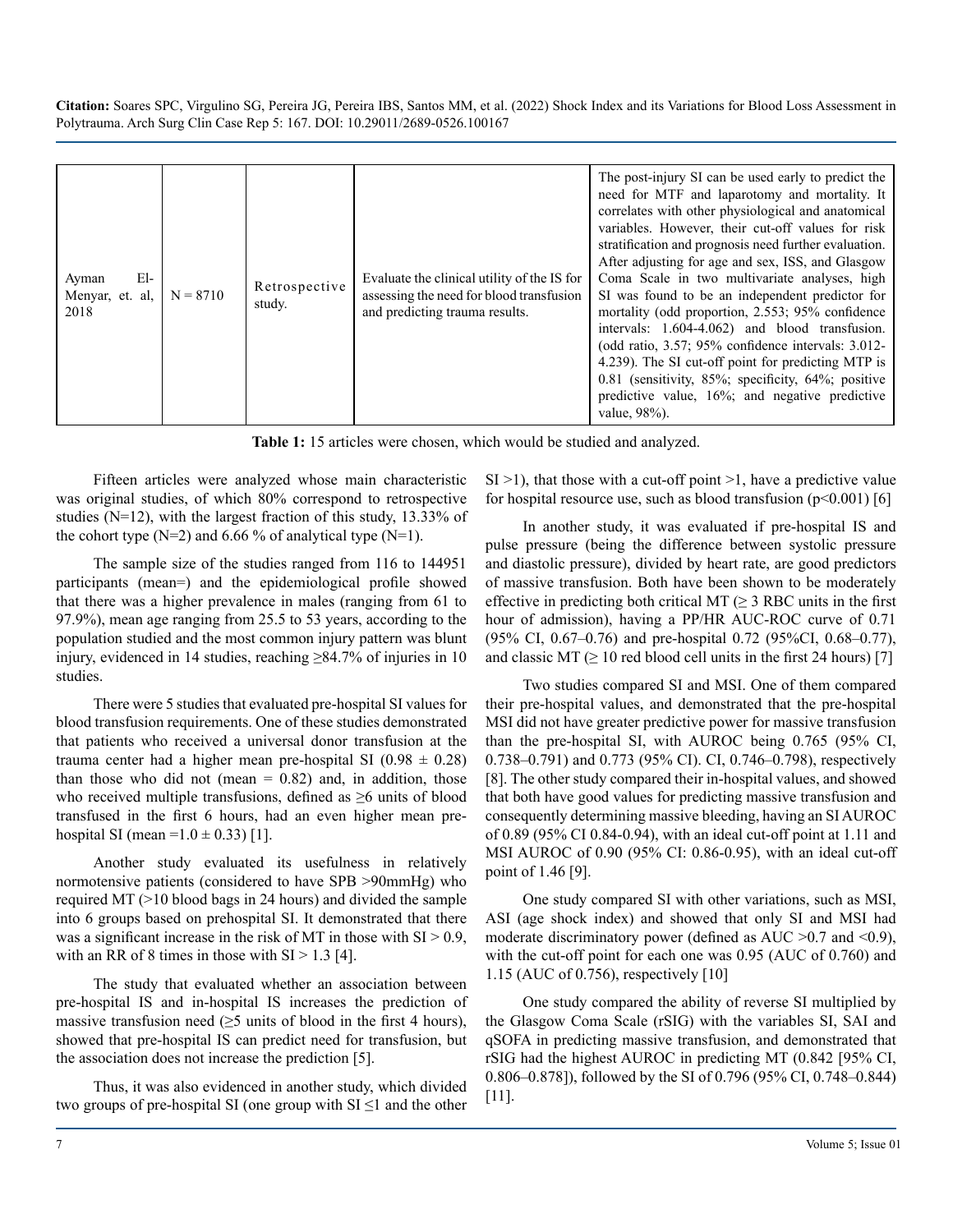One study was military, and evaluated SI as a predictor of MT on the battlefield and demonstrated that  $SI \geq 0.8$  is a reliable and accurate predictor to determine the need for MT, having a sensitivity of 87% and specificity of 78%. [12]. One study evaluated if SI is a good predictor of MT in solid organ trauma patients with blunt abdominal trauma and concluded that  $SI \geq 0.8$ has greater sensitivity (85%) and negative predictive value (96%) than  $SI \ge 0$ , 9 and  $\ge 1.0$  in predicting MT [13].

Three studies evaluated which SI cut-off points are most useful for determining massive transfusion. One evaluated and divided SI into two groups, and demonstrated that those with an SI  $\geq$ 0.8 had a greater need for transfusion than those with an SI <0.8 and that an SI of 0.82 is more likely to receive massive transfusion (sensitivity 85 %, specificity 64%) [14]. Another study divided SI into 4 groups (group I SI <0.6; group II SI  $\geq$ 0.6 to <1.0; group III SI  $\geq$ 1.0 to <1.4; and group IV SI  $\geq$ 1.4) and concluded that the increase in the SI value it also increases the need for transfusion, especially for groups III and IV [15]. In addition, a study sought to assess whether SI  $\geq 0.8$  is more sensitive than SI $\geq 0.9$  in the assessment of occult hemorrhage and concluded that it has greater sensitivity, being 59.2% and 46.2%, respectively [16].

#### **Discussion**

In a polytrauma scenario, the risks of blood loss become significant and, as a consequence, there is a high rate of associated morbidity and mortality. Among the main causes, hemorrhagic shock is the most frequent, therefore, massive hemorrhage is the main cause of pre-hospital deaths in severe trauma, corresponding to almost half of the deaths that occur in the first 24 hours after the injury [9].

Given the seriousness of the situation to which polytraumatized patients are exposed, it is essential that the team in the pre-hospital environment is able to recognize severe cases and then make decisions related to both field interventions and the transfer of patients to services prepared, as the accurate transfer of information to the hospital team can ensure better preparation, reception and care for that patient, allowing to achieve optimal results with better recovery rates after trauma [5,6,8].

In order for the sorting of polytraumatized patients in need of blood transfusion to be carried out in the best possible way, covering the real cases, there are scores that have been developed and are constantly evolving. These scores aim to guarantee an excellent positive predictive value, in order to become effective for the recognition of these situations. One of the most relevant aspects is that the tool developed is easy to apply by the team and is based on the use of objective data available quickly in the scenario itself, given the importance of being carried out at the exact moment in the pre-hospital environment, in which there is no there is access to a lot of information [6]

Therefore, one of the main tools currently used is the Shock Index (SI), which corresponds to the ratio between heart rate (HR) and systolic blood pressure (SBP), and detects acute hypovolemia and circulatory collapse [4, 15]. In addition, it presents the main characteristics mentioned, such as being easy to apply by the team, using readily available data and being specific in the recognition of cases that require blood transfusion, preventing blood products from being prepared and wasted, and finally, it allows communication with the hospital environment so that the transfusion is performed in a timely manner to prevent and treat acute traumatic coagulopathy, reducing the rates of premature death after trauma [5,6]. Thus, early activation of the massive transfusion protocol has the dual benefit of improving patient outcome and limiting the use of blood components, decreasing complications [7].

As an example, a patient with pre-hospital  $HR = 100$  bpm and pre-hospital  $SBP = 110$  mm Hg (and, therefore, an SI of 0.91) has more than 1.5 times the risk of receiving massive blood transfusions (MT) compared to normal SI; a patient with prehospital HR = 120 bpm and pre-hospital SBP = 105 mm Hg (SI, 1.14), the risk of MT is five times increased [4]. In addition, there are some variants of the SI and other scores with the same purpose, but most of them have some disadvantages, such as being difficult to apply or requiring laboratory tests, send others [12].

#### **SIs Cut-Off Values**

As mentioned, the SI is the most widely used score, and currently, its cut-off value has been discussed, with the aim of standardizing a more reliable value with the patient's real situation and needs, in addition to being easy to apply.

There are still some divergences regarding the cut-off point, as some studies defend an SI value  $\geq 0.8$  [12, 13, 14, 16] others with  $SI \ge 0.9$ , and finally some with  $SI \ge 1.0$  [6, 10]

The lower the cut-off point, the higher the sensitivity and lower the specificity of detecting critical post-trauma bleeding and hypotension, which can lead to erroneous activation of the protocol, in addition to unnecessary expenses, but allows avoiding the loss of patients potentially with apparently normal vital signs [16]. On the other hand, the higher the cut-off point, the lower the sensitivity and the higher the specificity, which means that most patients with this value actually need the MT, in addition to the fact that it facilitates the calculation by professionals in the prehospital environment and spend less time to do so, because when the SBP of the trauma patient is numerically lower than their HR, it already corresponds to an  $SI \geq 1.0$  [6,10]. In another view, another study delimited that an increase>0.3 is associated with a 22% increase in mortality, suggesting that the change in itself over time can also have clinical value [6].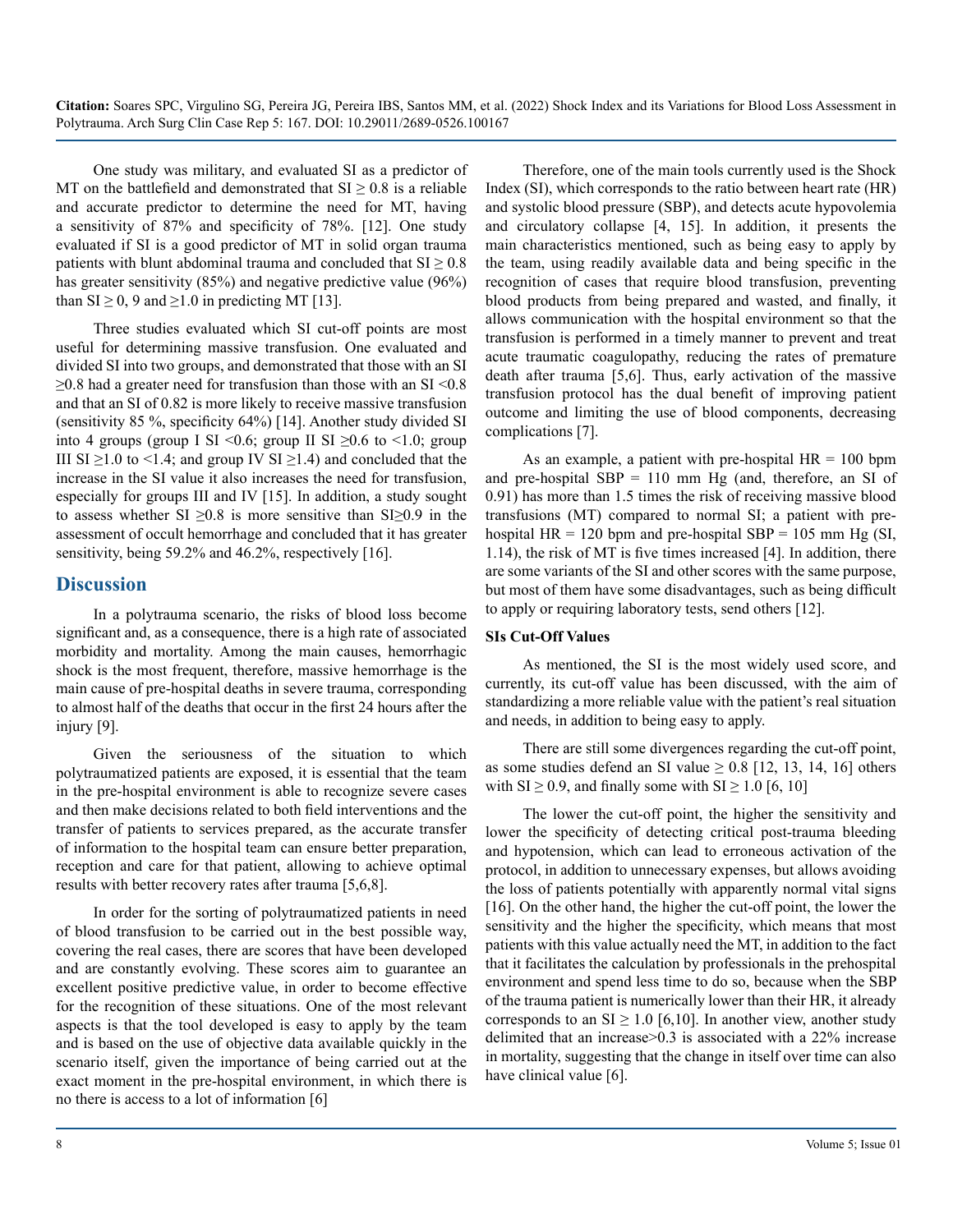However, in general, the applicability of the SI is extremely relevant because, regardless of the cut-off value, a high SI corresponds to a high probability of bleeding. In addition, it is important to emphasize that the parameters of vital signs may be within the normal range, but if the SI is above the cut-off point, there is considerable risk [16].

In view of multiple trauma in the elderly, some studies consider the applicability of the IS in this population to be fundamental, as vital signs may appear normal when the patient is in a situation of hemorrhagic shock. With senescence, there are several changes in the functionality of the human body, one of which is the reduction of the maximum capacity of the heart rate, reflecting, therefore, in a lower capacity of tachycardia in response to critical and intense post-trauma bleeding, and the other, systolic blood pressure, which tends to be higher. Thus, it is evident that vital signs in the geriatric population are not so reliable, and therefore, the use of the IS in the face of multiple trauma should be performed, regardless of the numbers of vital signs, as the IS can early identify the need for MT [16].

Furthermore, the Age SI was developed particularly for geriatric patients, with an age adjustment to increase the SI's discriminating ability [10]

#### **Comparison SI Pre-Hospital and Trauma Center**

The use of IS in the pre-hospital environment is considered fundamental, as it guarantees the so-called "golden hour", where the optimization of time and resources provides greater patient survival, reducing risks and morbidity and mortality rates [8]

In the pre-hospital environment, the SI and the modified shock index (MSI) are the best scores to use, as they are simpler and faster to calculate [8]. In addition, the incorporation of prehospital SI has brought significant improvements in the correct and effective prediction of MT [5].

On the other hand, at hospital evaluate and trauma center, the IS assessment may not be so reliable, as the data may have been influenced by actions performed in pre-hospital care, such as administration of intravenous fluids, sedation and/or use of vasopressors, and therefore, it may not reflect the patient's actual situation [13, 15].

#### **Comparison SI and MSI**

The MSI is based on the SI, but corresponds to the ratio between HR and mean arterial pressure (MAP), the latter being the result of  $[SBP + (DBP x 2)] / 3$  [10]. With this MAP calculation formula, the prediction of the current tissue perfusion situation is more reliable and compatible with the patient's condition, thus, theoretically, the MSI can more realistically predict the severity and need for MT in critically ill patients [7].

When the SI is compared with the MSI at the hospital level, the MSI presents more faithful results, however, at the pre-hospital level, where the applicability guarantees greater life support to the patient, the MSI is not superior to the SI. Therefore, currently, the pre-hospital SI is still the most recommended, because in addition to not being inferior to the MSI, it allows a faster and more effective calculation by the emergency team, predicting the need for MT [8,10]. However, with the advent of technology, and the development of hemodynamic monitors available in the pre-hospital environment, the MSI calculation can be used in a complementary way in the prediction of MT in the field [7].

#### **Comparison SI and other Scores**

#### **Comparison SI and Score ABC**

The ABC **score** assesses four variables, namely SBP ( $\leq 90$ ) mmHg), HR  $( \geq 120$  bpm), FAST (positive) and the type of trauma, with a score  $\geq 2$  corresponding to the need to activate the MT protocol.

Regarding the comparison between the SI and the ABC **score**, the  $SI \geq 1$  showed a greater ability to predict the need for MT than the ABC **score**, being therefore more useful, as it reduces the risk of false negatives and waste of inputs and expenses. In addition to greater sensitivity, the SI requires less technical skill, fewer resources and less time spent on calculation [13].

Furthermore, another study showed that neither the penetrating mechanism of injury nor a positive FAST test significantly predicted the need for MT, but traditional vital signs of HR and SBP predicted it.

#### **Comparision SI and Score Trash (Trauma Associated Severe Hemorrhage)**

The TASH score encompasses gender, SBP, hemoglobin, pulse, base excess, FAST, unstable pelvic fracture and open femoral fracture, with a score  $\leq$  9 corresponding to  $\leq$  5% of MT need, and a score  $> 24$  corresponding to  $> 85$  % of MT need.

The TASH score is one of the best when performed in a hospital environment, as it does not require computer assistance as a technology, but has the disadvantage of being time-consuming to calculate, since it depends on laboratory and imaging resources. In addition, this score cannot be used in the pre-hospital environment, due to the variables it uses, such as hemoglobin, base excess, and others [5]. Thus, the SI remains the recommendation when compared to the TASH score.

#### **Comparison of SI and ISS (Injury Severity Score)**

The ISS evaluates the lesion in different segments of the body, evaluating six regions that are, skull and neck, face, chest, abdomen and pelvis, skeletal and general, and its score can vary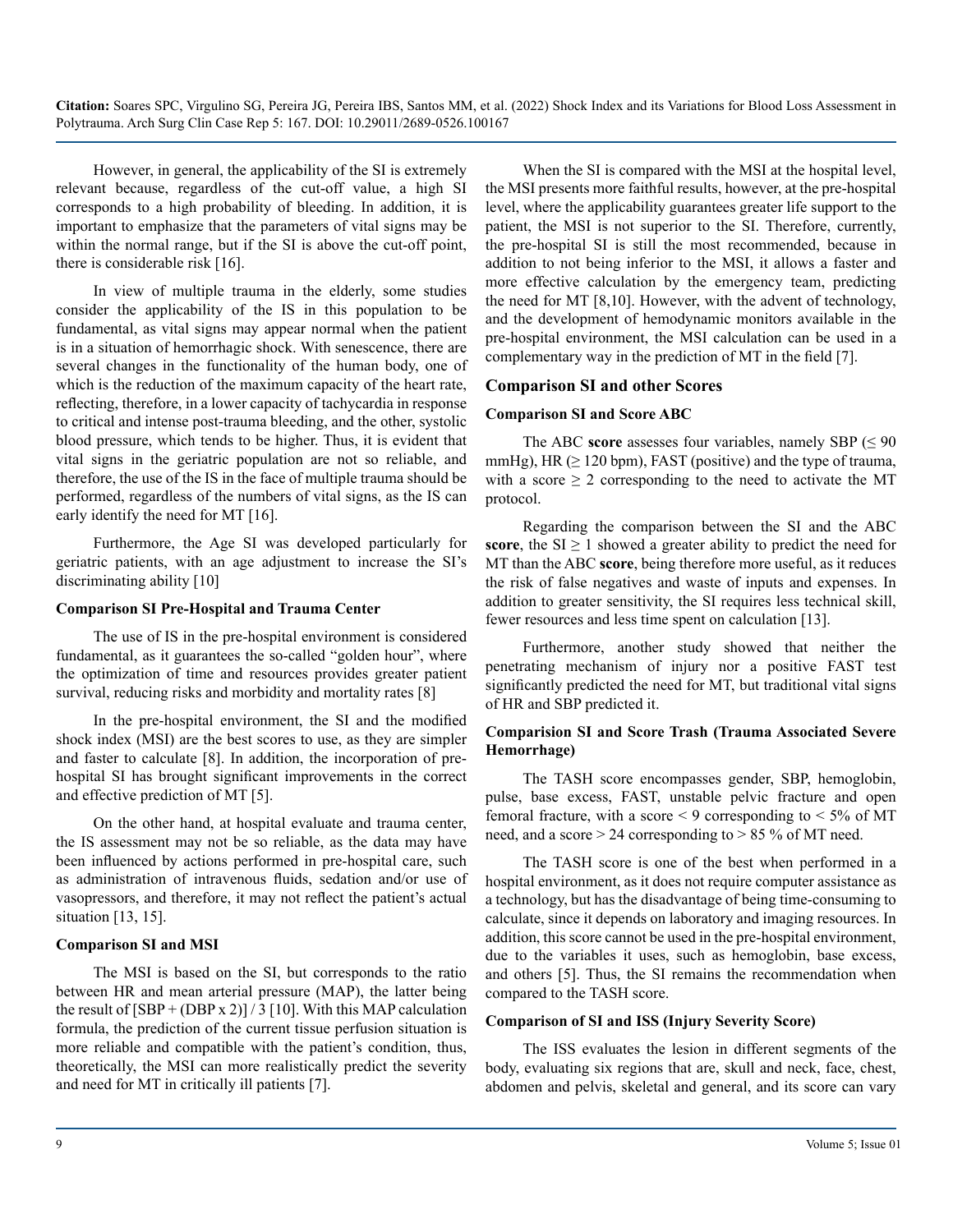from 1 to 75, and the higher the value, the greater the value the greater the severity of the trauma.

Studies show a correlation between ISS (Injury Severity Score) and SI, with the higher the SI, the more severe the injury, as well as the ISS. In addition, higher values increase the likelihood of surgical interventions, mechanical ventilation, prolonged ICU stay and longer hospital stay [14, 15].

#### **Use of the SI and Relationship with Commodities**

The rate of comorbidities in the general population is very high, the main ones being Systemic Arterial Hypertension (SAH), Diabetes Mellitus (DM), Coronary Artery Disease (CAD), and others. In view of these comorbidities, unlike what happens in healthy people, the systemic and dynamic response of the human body, such as HR and SBP, in the face of trauma, can be compromised, consequently leading to an interference in the IS. One method used to minimize this change is to calculate the SI serially, and therefore, use the average of the SI measurements in the pre-hospital environment, adding more value to the result and being able to predict if there is critical bleeding and the real need of MT [10].

#### **Relationship of Pre-Hospital SI and Use of Hospital Resources**

The relationship between the pre-hospital SI and the need to use resources on arrival at the hospital environment is proportional to the SI value, and, in general,  $SI \geq 1.0$  can predict greater use of equipment and longer recovery time. Patients with prehospital SI  $\geq 1.0$  are more likely to need surgery, ICU and for a longer period of time, prolonged hospitalization, blood products in the first 4 hours and during the 24-hour resuscitation period. In addition, it was observed that these patients had higher rates of complications such as acute renal failure, deep vein thrombosis, pneumonia, and even death [9].

#### **Conclusion**

In conclusion, the Shock Index (SI) is a reliable and effective predictor for determining the need for blood transfusion and intensive interventions, and it's easy calculation makes it practical to apply. Based on the data brought by the articles included here, it was not possible to determine a best SI reference value that should be applied by professionals. However, it is worth noting that higher SI values increase the likelihood of longer hospital/ICU stays, mechanical ventilation and surgical interventions. Moreover, it is valid to point out that changing the cutoff point of the SI value can change its specificity and sensitivity. Therefore, it is necessary to apply this scoring system in trauma and shock situations associated with the education of health professionals, so that they can apply it quickly and interpret it adequately to provide patients with the best possible therapeutic approach, aiming to reduce the risks arising from the incident and improve the outcome of the situation.

#### **References**

- **1.** [Darcy L Day , Kathleen M Anzelon, Franscisco A Conde \(2016\)](https://pubmed.ncbi.nlm.nih.gov/26953537/)  [Association of prehospital shock index and trauma bay uncrossmatched](https://pubmed.ncbi.nlm.nih.gov/26953537/)  [red blood cell transfusion with multiple transfusion. Journal of Trauma](https://pubmed.ncbi.nlm.nih.gov/26953537/)  [Nursing. 23: 89–95.](https://pubmed.ncbi.nlm.nih.gov/26953537/)
- 2. Allgöwer M, Burri C (1967) □Schockindex□. Deutsche Medizinische Wochenschrift. 92: 1947<sup>[1950]</sup>.
- **3.** [Erica Koch, Shannon Lovett, Trac Nghiem, Robert A Riggs, Megan](https://pubmed.ncbi.nlm.nih.gov/31616192/)  [A Rech \(2019\) Shock index in the emergency department: Utility and](https://pubmed.ncbi.nlm.nih.gov/31616192/)  [limitations. Open Access Emergency Medicine. 11: 179–199](https://pubmed.ncbi.nlm.nih.gov/31616192/).
- **4.** [Marianne J Vandromme, Russell L Griffin, Jeffrey D Kerby, Gerald](https://pubmed.ncbi.nlm.nih.gov/21307738/)  [McGwin Jr, Loring W Rue 3rd, et. al \(2011\) Identifying risk for](https://pubmed.ncbi.nlm.nih.gov/21307738/)  [massive transfusion in the relatively normotensive patient: Utility of](https://pubmed.ncbi.nlm.nih.gov/21307738/)  [the prehospital shock index. Journal of Trauma - Injury, Infection and](https://pubmed.ncbi.nlm.nih.gov/21307738/)  [Critical Care. 70: 384–390.](https://pubmed.ncbi.nlm.nih.gov/21307738/)
- **5.** [Alexander Olaussen, Evan L Peterson, Biswadev Mitra, Gerard](https://pubmed.ncbi.nlm.nih.gov/25555919/)  [O'Reilly, Paul A Jennings. et al. \( 2015\) Massive transfusion prediction](https://pubmed.ncbi.nlm.nih.gov/25555919/)  [with inclusion of the pre-hospital Shock Index. Injury. 46: 822–826](https://pubmed.ncbi.nlm.nih.gov/25555919/).
- **6.** [Faisal Jehan, Jorge Con, Matthew McIntyre, Muhammad Khan,](https://pubmed.ncbi.nlm.nih.gov/31540684/)  [Asad Azim, et al. \(2019\) Pre-hospital shock index correlates with](https://pubmed.ncbi.nlm.nih.gov/31540684/)  [transfusion, resource utilization and mortality; The role of patient first](https://pubmed.ncbi.nlm.nih.gov/31540684/)  [vitals. American Journal of Surgery. 218: 1169–1174](https://pubmed.ncbi.nlm.nih.gov/31540684/).
- **7.** [Julien Pottecher, François-Xavier Ageron, Clémence Fauché, Denis](https://pubmed.ncbi.nlm.nih.gov/27648770/)  [Chemla, Eric Noll, et al.\(2016\) Pre hospital shock index and pulse](https://pubmed.ncbi.nlm.nih.gov/27648770/)  [pressure/heart rate ratio to predict massive transfusion after severe](https://pubmed.ncbi.nlm.nih.gov/27648770/)  [trauma: Retrospective analysis of a large regional trauma database.](https://pubmed.ncbi.nlm.nih.gov/27648770/)  Journal of Trauma and Acute Care Surgery. 81: 7130722.
- **8.** [Il-Jae Wang, Byung-Kwan Bae, Sung-Wook Park, Young-Mo Cho,](https://pubmed.ncbi.nlm.nih.gov/30738590/)  [Dae-Sup Lee et al. \(2019\) Pre-hospital modified shock index for](https://pubmed.ncbi.nlm.nih.gov/30738590/)  [prediction of massive transfusion and mortality in trauma patients.](https://pubmed.ncbi.nlm.nih.gov/30738590/)  [American Journal of Emergency Medicine. 38: 187-190.](https://pubmed.ncbi.nlm.nih.gov/30738590/)
- **9.** [L J Terceros-Almanza, C García-Fuentes, S Bermejo-Aznárez, I](https://pubmed.ncbi.nlm.nih.gov/28396047/)  [J Prieto-Del Portillo, C Mudarra-Reche. et al. \(2017\) Pred](https://pubmed.ncbi.nlm.nih.gov/28396047/)iction of [massive bleeding. Shock index and modified shock index.](https://pubmed.ncbi.nlm.nih.gov/28396047/) Medicina [Intensiva. 41: 532–538.](https://pubmed.ncbi.nlm.nih.gov/28396047/)
- **10.** [Cheng-Shyuan Rau, Shao-Chun Wu, Spencer C. H. Kuo, Kuo Pao-](https://www.ncbi.nlm.nih.gov/pmc/articles/PMC4962224/)[Jen, Hsu Shiun-Yuan et al. \(2016\) Prediction of massive transfusion](https://www.ncbi.nlm.nih.gov/pmc/articles/PMC4962224/)  [in trauma patients with shock index, modified shock index, and age](https://www.ncbi.nlm.nih.gov/pmc/articles/PMC4962224/)  [shock index. International Journal of Environmental Research and](https://www.ncbi.nlm.nih.gov/pmc/articles/PMC4962224/)  [Public Health. 13: 683.](https://www.ncbi.nlm.nih.gov/pmc/articles/PMC4962224/)
- **11.** [Young Tark Lee, Byung Kwan Bae, Young Mo Cho, Soon Chang](https://pubmed.ncbi.nlm.nih.gov/33143960/)  [Park, Chang Ho Jeon. et al. 2020 Reverse shock index multiplied by](https://pubmed.ncbi.nlm.nih.gov/33143960/)  [Glasgow coma scale as a predictor of massive transfusion in trauma.](https://pubmed.ncbi.nlm.nih.gov/33143960/)  [American Journal of Emergency Medicine. 46: 404-409.](https://pubmed.ncbi.nlm.nih.gov/33143960/)
- **12.** [Christopher W Marenco, Daniel T Lammers, Kaitlin R Morte, Jason R](https://pubmed.ncbi.nlm.nih.gov/32683051/)  [Bingham, Matthew J Martin. et al. \(2020\) Shock Index as a Predictor of](https://pubmed.ncbi.nlm.nih.gov/32683051/)  [Massive Transfusion and Emergent Surgery on the Modern Battlefield.](https://pubmed.ncbi.nlm.nih.gov/32683051/)  [Journal of Surgical Research. 256: 112–118.](https://pubmed.ncbi.nlm.nih.gov/32683051/)
- **13.** [Ayman El-Menyar, Gaby Jabbour, Mohammad Asim, Husham](https://injepijournal.biomedcentral.com/articles/10.1186/s40621-019-0218-7)  [Abdelrahman, Ismail Mahmood. et al. \(2019\) Shock index in patients](https://injepijournal.biomedcentral.com/articles/10.1186/s40621-019-0218-7)  [with traumatic solid organ injury as a predictor of massive blood](https://injepijournal.biomedcentral.com/articles/10.1186/s40621-019-0218-7)  [transfusion protocol activation. Injury Epidemiology. 6: 41.](https://injepijournal.biomedcentral.com/articles/10.1186/s40621-019-0218-7)
- **14.** [Ayman El-Menyar, Priya Goyal, Elizabeth Tilley, Rifat Latifi et al.](https://pubmed.ncbi.nlm.nih.gov/29804862/)  [\(2018\) The clinical utility of shock index to predict the need for blood](https://pubmed.ncbi.nlm.nih.gov/29804862/)  [transfusion and outcomes in trauma. Journal of Surgical Research.](https://pubmed.ncbi.nlm.nih.gov/29804862/)  [227: 52–59.](https://pubmed.ncbi.nlm.nih.gov/29804862/)